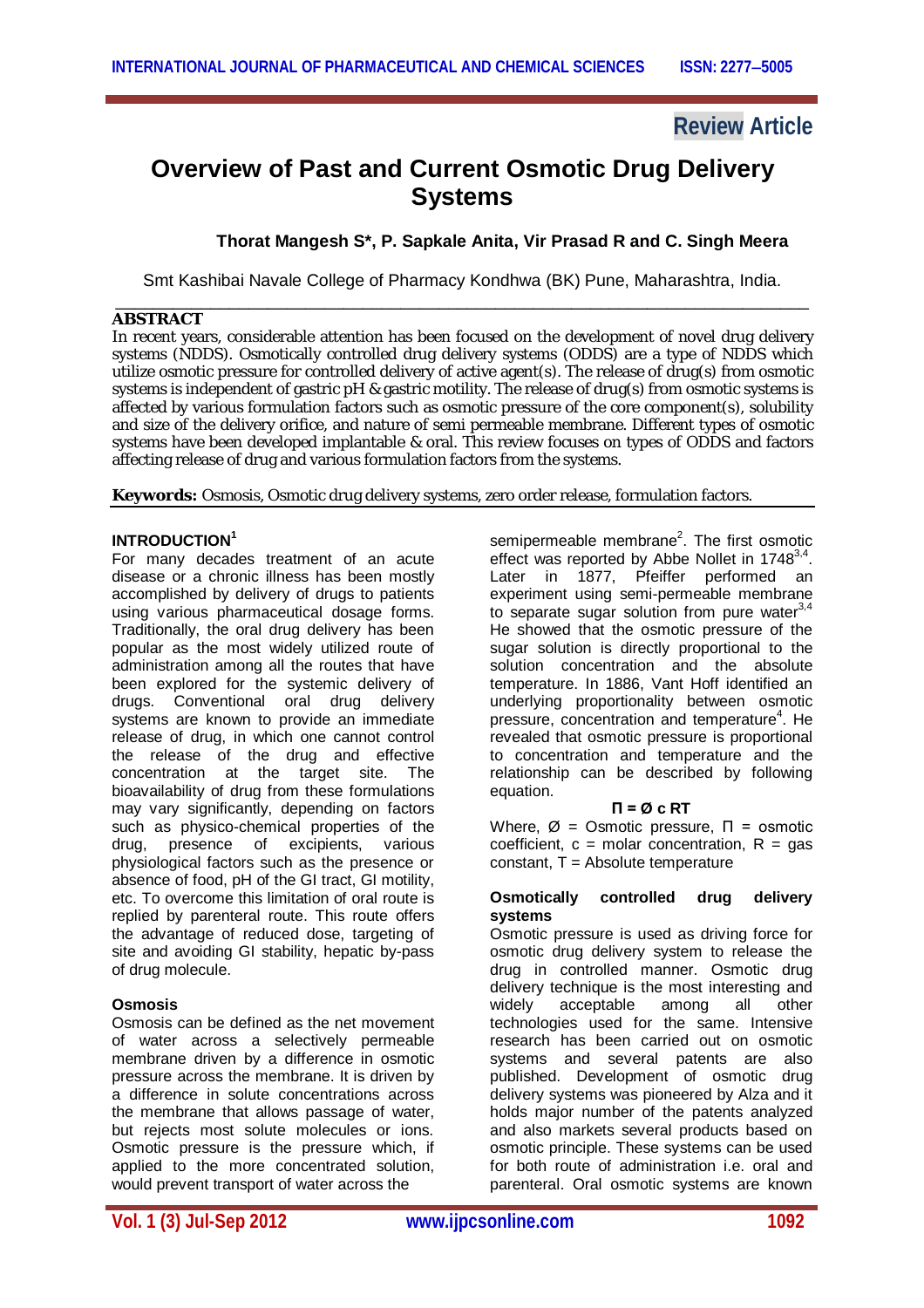as gastro-intestinal therapeutic systems (GITS). Parenteral osmotic drug delivery includes implantable pumps.

#### **Historical aspects of osmotic pumps**

About 75 years after discovery of the osmosis principle, it was first used in the design of drug delivery systems. Rose and Nelson, the Australian scientists, were initiators of osmotic drug delivery. In 1955, they developed an implantable pump, which consisted of three chambers: a drug chamber, a salt chamber contains excess solid salt, and a water chamber. The drug and water chambers are separated by rigid semipermeable membrane. The difference in osmotic pressure across the membrane moves water from the water chamber into the salt chamber. The volume of the salt chamber increases because of this water flow, which distends the latex diaphragm separating the salt and drug chambers, thereby pumping drug out of the device. The design and mechanism of this pump is comparable to modern push-pull osmotic pump. The major disadvantage of this pump was the water chamber, which must be charged before use of the pump<sup>4</sup>.





Several simplifications in Rose-Nelson pump were made by Alza Corporation in early 1970s. The Higuchi-Leeper pump is modified version of Rose-Nelson pump. It has no water chamber, and the device is activated by water imbibed from the surrounding environment. The pump is activated when it is swallowed or implanted in the body <sup>5</sup>. This pump consists of a rigid housing, and the semipermeable membrane is supported on a perforated frame. It has a salt chamber containing a fluid solution with excess solid salt. Recent<br>modification in Higuchi-Leeper pump modification in Higuchi-Leeper accommodated pulsatile drug delivery. The pulsatile release was achieved by the production of a critical pressure at which the delivery orifice opens and releases the drug.



 **Fig. 2: Higuchi-Leeper pump**

Further simplified variant of Rose-Nelson pump was developed by Higuchi and Theeuwes. This pump comprises a rigid, rate controlling outer semipermeable membrane surrounding a solid layer of salt coated on the inside by an elastic diaphragm and on the outside by the membrane. In use, water is osmotically drawn by the salt chamber, forcing drug from the drug chamber<sup>3</sup>.



In 1975, the major leap in **osmotic** delivery occurred as the elementary osmotic pump for oral delivery of drugs was introduced. The pump consists of an osmotic core containing the drug, surrounded by a semipermeable membrane with a delivery orifice. When this pump is exposed to water, the core imbibes water osmotically at a controlled rate, determined by the membrane permeability to water and by the osmotic pressure of the core formulation. As the membrane is nonexpandable, the increase in volume caused by the imbibition of water leads to the development of hydrostatic pressure inside the tablet. This pressure is relieved by the flow of saturated solution out of the device through the delivery orifice. This process continues at a constant rate until the entire solid agent inside the tablet has been dissolved and only a solution filled coating membrane is left. These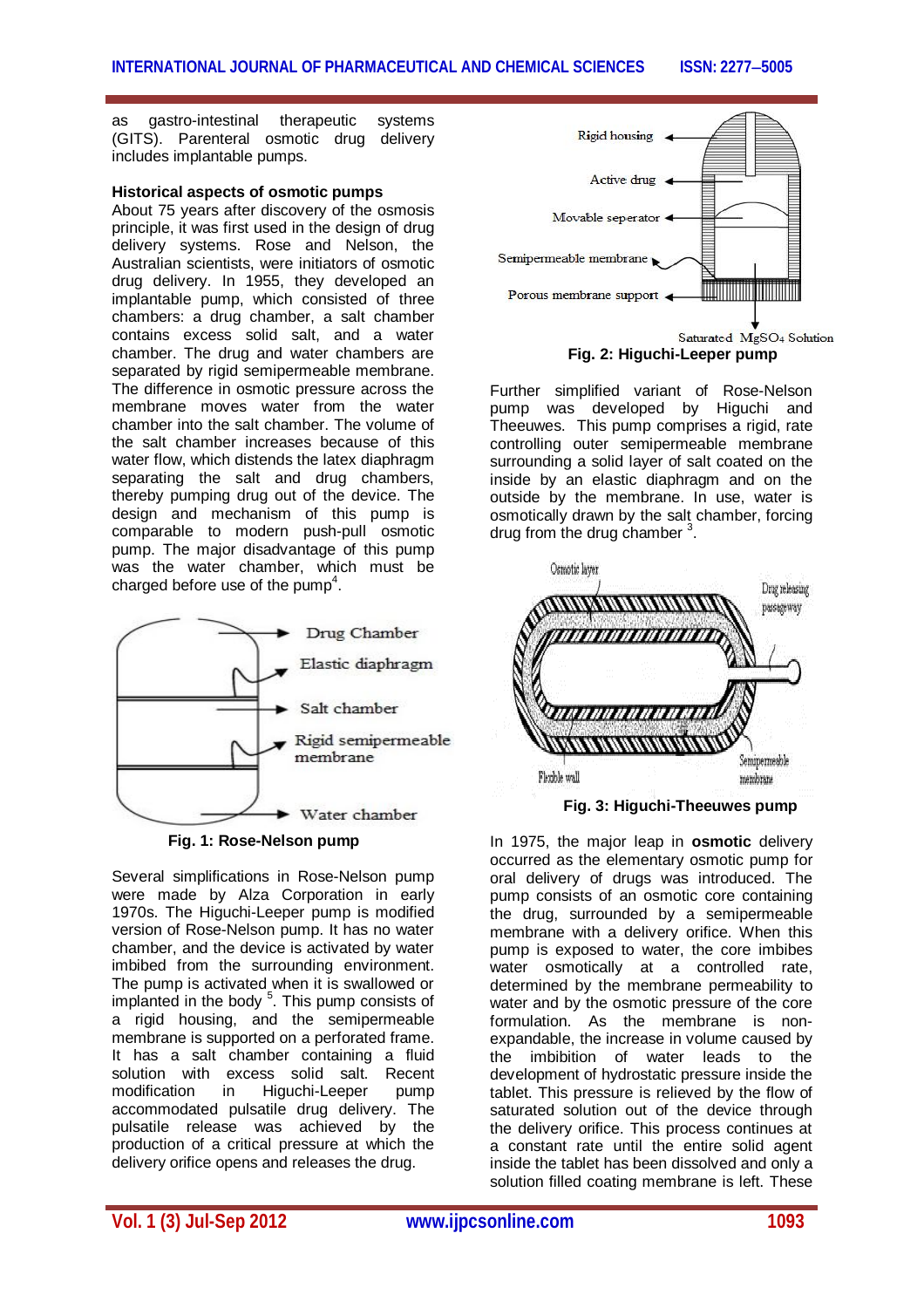residual dissolved agents continue to be delivered at a declining rate until the osmotic pressure inside and outside the tablet are .<br>equal <sup>4</sup>.

#### **Basic Component of Osmotic Pumps Drugs**

Drug should be Short biological half-life {2-6h}, Highly potent drug, Required for prolonged treatment E.g. nifedipine, glipizide, virapamil, diltizem

#### **Osmotic agents**

Osmotic components usually are ionic compounds consisting of either inorganic salts or hydrophilic polymrs. These materials maintain a concentration gradient across the membrane.

They also generate a driving force for the uptake of water and assist in maintaining drug uniformity in the hydrated formulation.

#### **Table 1: classification of osmogents**

| Osmogents                         | <b>Example</b>                                                                                                                                             |  |
|-----------------------------------|------------------------------------------------------------------------------------------------------------------------------------------------------------|--|
| Inorganic water-soluble osmogents | Magnesium sulphate, Sodium chloride, Sodium sulphate,<br>Potassium chloride, Sodium bicarbonate                                                            |  |
| Organic polymer osmogents         | Sodiumcarboxymethylcellulose, Hydroxypropylmethyl cellulose,<br>Hydroxyethylmethylcellulose, Methylcellulose, Polyethylene<br>oxide, polyvinyl pyrollidine |  |
| Carbohydrates                     | Arabinose, ribose, xylose, glucose, fructose, galactose,<br>mannose, sucrose, maltose, lactose, raffinose, etc.                                            |  |
| Water-soluble amino acids         | Glycine, leucine, alanine, méthionine, etc.                                                                                                                |  |

#### **Semi permeable membrane**

A semipermeable membrane, also termed a selectively-permeable membrane, a partiallypermeable membrane or a differentiallypermeable membrane, is a membrane that will allow certain molecules or ions to pass through it by diffusion and occasionally specialized "facilitated diffusion".

An example of a semi-permeable membrane is the lipid bilayer, on which is based the plasma membrane that surrounds all biological cells. Many natural and synthetic materials thicker than a membrane are also semipermeable. One example of this is the thin film on the inside of an egg.

Another example of a semipermeable membrane which is very specific in its permeability is a phospholipid bilayer, a group of phospholipids (consisting of a phosphate head and two fatty acid tails) arranged into a double-layer. The hydrophilic phosphate heads are in the outside layer and exposed to the water content outside and within the cell. The hydrophobic tails are the layer hidden in the inside of the membrane. The phospholipid bilayer is the most permeable to small, uncharged solutes. Protein channels float through the phospholipids, and, collectively, this model is known as the fluid mosaic model. E.g. Cellulose esters like cellulose acetate, cellulose acetate butyrate, cellulose triacetate and ethyl cellulose and Eudragits $^9$ .

#### **Wicking agents**

A wicking agent is a type of material with the ability to draw water in to the porous network of a delivery device

E.g. colloidal silicon dioxide, kaolin, titanium dioxide, SLS, low molecular weight (PVP).

#### **Pore forming agents**

These agents are particularly used in the pumps developed for poorly water soluble drugs and in the development of controlled porosity osmotic pumps. These pore forming agents cause the formation of micro porous membrane. Alkaline metal salts such as sodium chloride, sodium bromide, potassium<br>chloride, potassium sulfate, potassium potassium sulfate, potassium phosphate, etc.

#### **Plasticizers**

Different types and amount of plasticizers used in coating membrane also have a significant importance in the formulation of osmotic systems. They can change viscoelastic behavior of polymers and these changes may affect the permeability of the polymeric films. Some of the plasticizers used are as below

Polyethylene glycols

1. Ethylene glycol monoacetate; and diacetate- for low permeability

2. Tri ethyl citrate

3. Diethyl tartarate or Diacetin- for more permeable films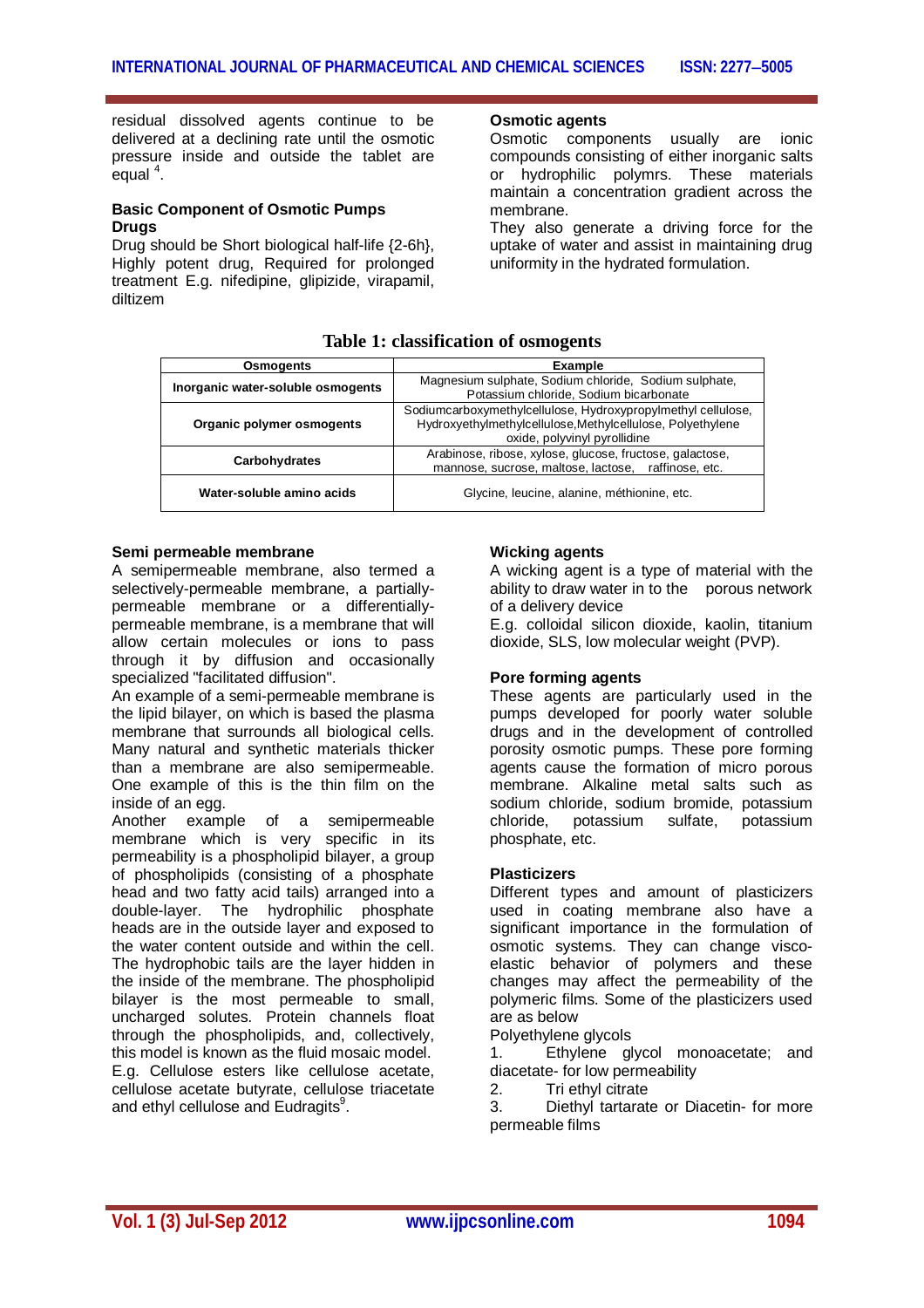#### **Classification of ODDS**

- 1. Implantable osmotic pump.
- 2. Oral osmotic pump.

#### **Implantable osmotic pump**

They are either for experimental (animal) or for human use,

# **ALZET**

**osmotic** pumps are miniature, implantable pumps used for research in mice, rats, and other laboratory animals. These infusion pumps continuously deliver drugs, hormones, and other test agents at controlled rates from one day to six weeks without the need for external connections or frequent handling. Their unattended operation eliminates the need for repeated nighttime or weekend dosing<sup>10</sup>. Alzet osmotic pumps Empty reservoir within the core of the pump is filled with the drug or hormone solution to be delivered and is surrounded by salt chamber with impermeable layer between them.

Mechanism – ALZET pumps operate because of an osmotic pressure difference. The rate of delivery by an Alzet pump is controlled by the water permeability of the pump's outer membrane. Thus, the delivery profile of the pump is independent of the drug formulation dispensed. Drugs of various molecular configurations, including ionized drugs and macromolecules, can be dispensed continuously in a variety of compatible vehicles at controlled rates. The molecular weight of a compound, or its physical and chemical properties, has no bearing on its rate of delivery by ALZET pumps. Water enters into the salt chamber through semipermeable membrane and causes compression of flexible reservoir and delivery of drug solution.



#### **Fig. 4: Alzet osmotic pump Applications**

The alzet pump the enabled to Neuroscientist to manipulate the central & peripheral nervous system of an unstrained animal permitting simultaneous study of behavioral of motor & sensory function also neuro generative disease , drug dependence & tolerance & regulation.

Alzet pump have proved useful in biotechnology. For characterizing novel protein & peptide's such as growth factor, while also facilitating exciting new research in which antisense oligonucleotides.

#### **For human use Duros**

It is a miniature, implantable osmotic pumps for long term, parenteral, delivery of drug in human. The system consists of an outer cylindrical titanium alloy reservoir. This reservoir has high-impact strength and protects the drug molecules from enzymes, body moisture, and cellular components that might deactivate the drug prior to delivery. At one end of the reservoir is positioned the membrane, constructed from a specially<br>designed polyurethane polymer. The polyurethane membrane is permeable to water but substantially impermeable to ions. Positioned next to the membrane is the osmotic engine. Next to the engine is the piston. The piston is made from elastomeric materials and serves to separate the osmotic engine from the drug formulation in the drug reservoir compartment. At the distal end of the titanium cylinder is the exit port. Exit ports can range from simple, straight channels to more complicated design configurations. The exit port design must be coupled to the rheological properties of the drug formulation.Duros implant with diameters up to 7mm have been designed , resulting in drug formulation volume of the 4mm\*45mm implant has a total volume of less than 200microlit .

Mechanism -Through osmosis, water from the body is slowly drawn through the semipermeable membrane into the pump by osmotic agent residing in the engine compartment, which expands the osmotic agent and displaces a piston to dispense small amounts of drug formulation from the drug reservoir through the orifice.



 **Fig. 5: Duros osmotic pump**

**Vol. 1 (3) Jul-Sep 2012 www.ijpcsonline.com 1095**

.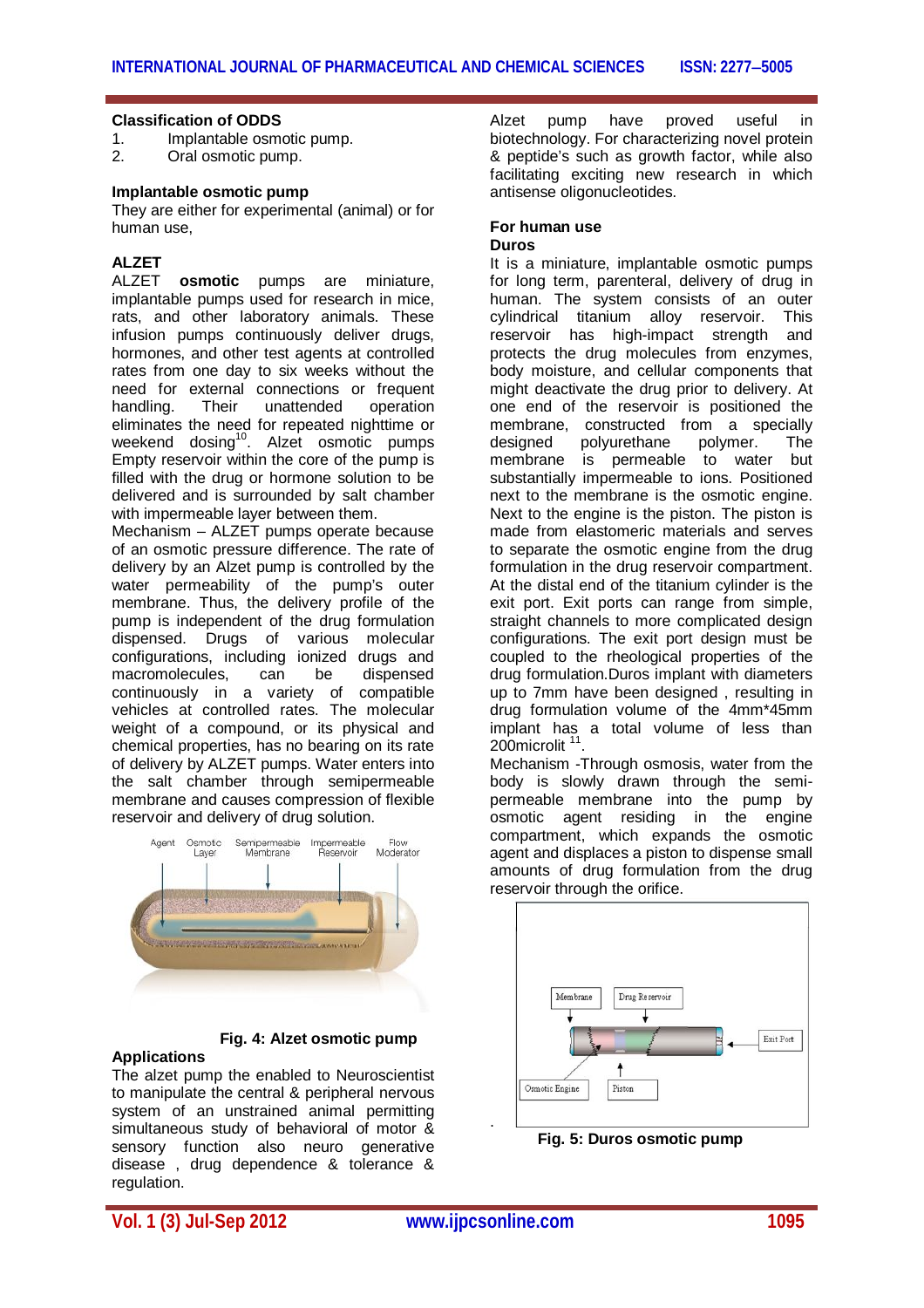#### **Compounds delivered using DUROS® Technology**

DUROS® has the potential to provide more flexibility than competitive products regarding the types of drugs that can be administered, including proteins, peptides and genes because the drug dispensing mechanism is independent from the drug substance<sup>11</sup>.

#### **Applications**

1) Duros Leuprolide Implant-the duros leuprolide implant has been designed to provide an alternative to periodic depot injection leuprolide for palliative treatment of advanced prostate cancer.

2) Salmon calcitonin (sCT) has been used for the treatment of osteoporosis and Paget's disease where calcitonin inhibits osteoclasic bone resorption and induces calcium uptake.

3) Systemic or site-specific administration of a drug. The preferred site of implantation is subcutaneous placement in the inside of the upper arm. When implanted, a large, constant **osmotic** gradient is established between the tissue water and the osmotic engine.



#### **Single chamber osmotic system Elementary Osmotic Pump (EOP)**

The elementary osmotic pump is a new delivery system for drugs. It delivers the agent by an osmotic process at a controlled rate. Control resides in the: a) Water permeation<br>characteristics of a semi permeable characteristics of a semi permeable membrane surrounding the formulating agent b) Osmotic properties of the formulation  $12$ .

In its simplest embodiment the system is constructed by coating an osmotically active agent with the rate controlling semipermeable membrane. This membrane contains an orifice of critical size through which agent is delivered. The dosage form after coming into contact with aqueous fluids, imbibes water at a rate determined by the fluid permeability of the membrane and osmotic pressure of the core formulation. This osmotic imbibitions of water result in formation of a saturated solution of drug with in the core, which is dispensed at controlled rate from the delivery orifice in the membrane. Though 60 -80 percent of drug is released at a constant rate from the EOP, a lag time of 30-60 minute is observed in most of the cases as the system hydrates before zero order delivery from the system begins.



#### **Fig. 6: Elementary Osmotic Pump (EOP)** Core- API ± osmogents Coat- Semi permeable membrane with delivery orifice

#### **Multi-chamber osmotic systems Push-pull osmotic pump**

Push pull osmotic pump is a modified EOP. Through, which it is possible to deliver both poorly water-soluble and highly water soluble drugs at a constant rate? This system resembles a standard bilayer coated tablet. One layer (depict as the upper layer) contains drug in a formulation of polymeric, osmotic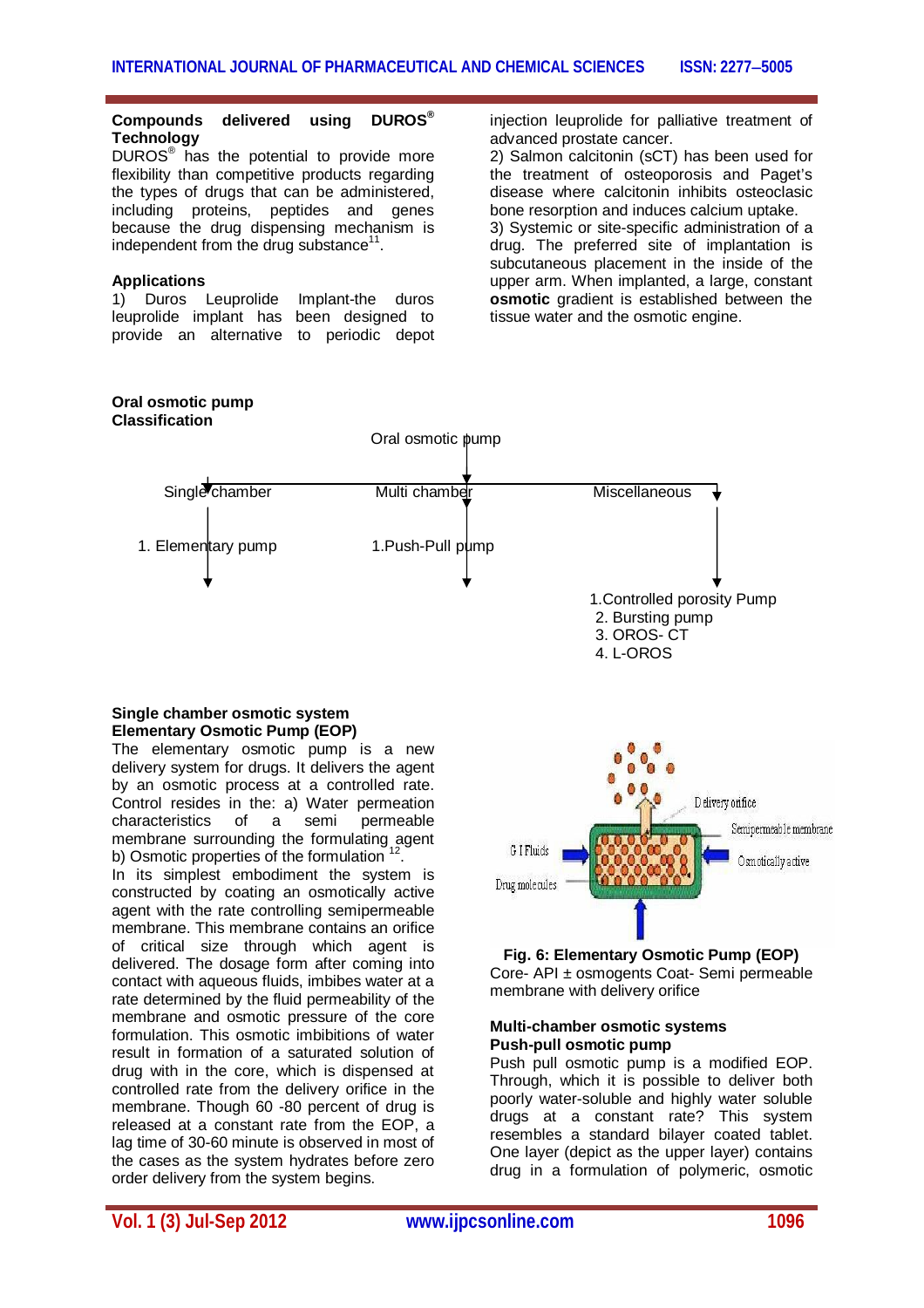agent and other tablet excipients. This polymeric osmotic agent has the ability to form a suspension of drug in situ $^{13}$ . When this tablet later imbibes water, the other layer contains osmotic and coloring agents, polymer and tablet excipients. These layers are formed and bonded together by tablet compression to form a single bilayer core. The tablet core is then coated with semipermeable membrane. After the coating has been applied, a small hole is drilled through the membrane by a laser or mechanical drill on the drug layer side of the tablet. When the system is placed in aqueous environment water is attracted into the tablet

by an osmotic agent in both the layers. The osmotic attraction in the drug layer pulls water into the compartment to form in situ a suspension of drug. The osmotic agent in the non-drug layer simultaneously attract water into that compartment, causing it to expand volumetrically and the expansion of non drug layer pushes the drug suspension out of the delivery orifice.

Core Tablet: Layer 1: API ± osmogents Layer 2: Polymeric osmotic agents

Coat: Semi permeable membrane with delivery orifice.



**Fig. 7: Schematic diagram of an elementary osmotic pump (a) and a push–pull osmotic pump (b)**

#### **Sandwiched Osmotic tablets (SOTS)**

It is composed of polymeric push layer sandwiched between two drug layers with two delivery orifices. When placed in the aqueous environment the middle push layer containing

the swelling agent's swells and the drug is released from the two orifices situated on opposite sides of the tablet and thus SOTS can be suitable for drugs prone to cause local irritation of the gastric mucosa<sup>13</sup>.



**Fig. 8: sandwiched osmotic pump** 

Core tablet 3 layers Middle layer: push layer, 2 attached layers: API , Coat Semi permeable membrane with two side delivery orifice.

**Miscellaneous oral osmotic pump Controlled-porosity osmotic pump (CPOP)** The pump can be made with single or multicompartment dosage form, in either form,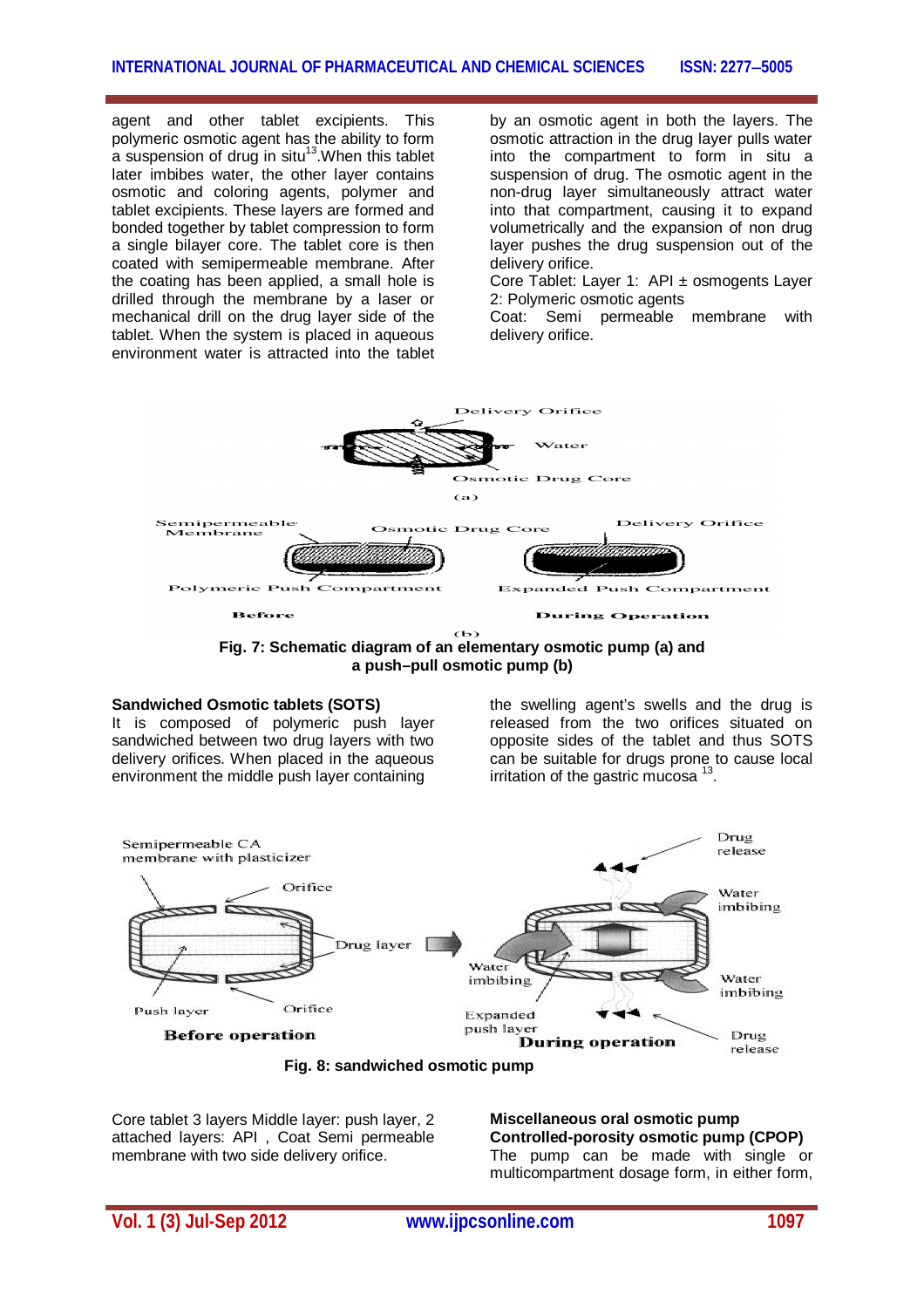the delivery system comprises a core with the drug surrounded by a membrane which has an asymmetric structure, i.e. comprises a thin dense skin layer supported by a porous substructure. The membrane is formed by phase inversion process controlled by the evaporation of a mixed solvent system , 15 . Membrane is permeable to water but impermeable to solute and insensitive pore forming additive dispersed through out the wall. When exposed to water, low levels of water-soluble additive are leached from

polymer materials that were permeable to water yet remained insoluble. Then resulting sponge like structure formed the controlled porosity walls of interest and was substantially permeable to both water and dissolved drug agents. Rate of drug delivery depends upon the factors are water permeability of the semi permeable membrane and the osmotic pressure of the core formulation, thickness .<br>and total surface area of coating <sup>16</sup>.

Core- API ± osmogents Coat- Semi permeable membrane with water soluble additives.



#### **Before operation During operation Fig. 9: Schematic diagram of controlled porosity osmotic pump before and during operation Osmotic bursting osmotic pump**

This system is similar to an EOP expect delivery orifice is absent and size may be smaller.. Varying the thickness as well as the area the semipermeable membrane can control release of drug. This system is useful to provide pulsated release <sup>20</sup>.

Core: API ± osmogents Coat: Semi permeable membrane without delivery orifice.

Mechanism - When placed in aqueous environment, water is imbibed and hydraulic pressure is built up inside the system, then wall ruptures and the contents are released.



**Fig. 10: Osmotic bursting osmotic pump**

#### **OROS- CT**

It is developed by Alza co-operation.OROS-CT is used as a once or twice a day formulation for targeted delivery of drugs to the colon. The OROS-CT can be a single osmotic agent or it can be comprised of as many as five to six push pull osmotic unit filled in a hard gelatin  $\overline{\text{capsule}}^{21}$ .

Single osmotic unit or a unit containing as many as five to six PPOP filled in hard gelatin capsule. The osmotic system is enteric coated. It consists of an enteric coat, SPM & core. Core consists of two compartments. One compartment consists of drug near to orifice. Second compartment consist of osmopolymer.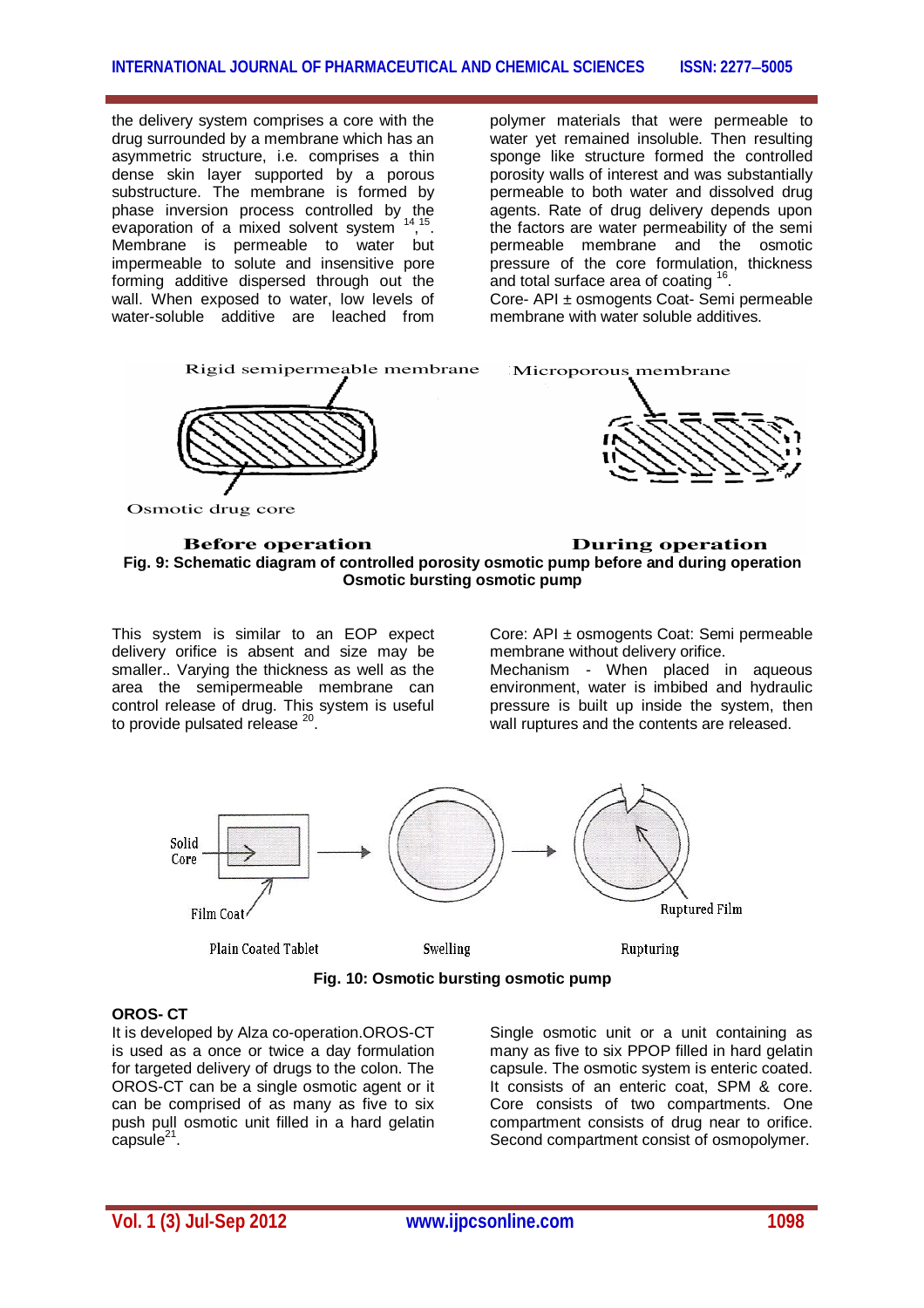

**Fig. 11: OROS-CT**

#### **Liquid OROS** L-OROS

Liquid OROS controlled release systems are designed to deliver drugs as liquid formulations. Liquid API formulation is present in a soft gelatin capsule, which is surrounded with the barrier layer, the osmotic layer, and the release rate-controlling membrane. A delivery orifice is formed through these three layers.

#### **L-OROS Soft cap**

The liquid drug formulation is present in a soft gelatin capsule, which is surrounded with the barrier layer, the osmotic layer, and semi permeable membrane. A delivery orifice is formed through these three layers. When the system is in contact with the aqueous environment, water is imbibed & results in the development of hydrostatic pressure inside the system forcing the liquid formulation to break through the hydrated gelatin capsule shell at the delivery orifice $21$ .



#### **Ruminal osmotic bolus pump**

The RUTS push-melt osmotic system consists of an injection-molded semi permeable membrane that encapsulates an osmotic tablet, a partition layer, drug formulation and an iron densifier. System can vary in size from 2 to 3 cm in diameter and up to 10 cm in length, with overall drug loading capacity of up to 10gm.in the aqueous environment of the rumen, water is imbibed through the semi permeable membrane into the osmotic tablet, which swells and pushes against the partition layer. The semi permeable membrane controls the rate of water imbition and therefore the pumping rate of the system this membrane composed of cellulosic esters and plasticizers, must be rigid enough to ensure device integrity the osmotic tablet consists of a swelling hydrogel (e.g. sodium carbomar), which provide a high osmotic gradient (more than 300atm) across the membrane. Between the

osmotic tablet and drug formulation layer is the partition layer, which acts like a plunger in the syringe to ensure a smooth response to the swelling of the osmotic tablet. It contain compound with a higher melting point or a higher viscosity than the drug formulation layer 22 .

Site of administration – ruts push-melt technology was developed to meet the need for drug –dedicated osmotic system for use in ruminant production animal. Ruminant such as cattle and sheep have a complex digestive system that includes a large four –chambered stomach; the chamber are the rumen, the reticulum, the omasum and the abomasum. In the rumen, ingested cellulose is broken down by microorganism into simple mono-and disaccharides suitable for digestion. Orally administered sustained – release delivery system are typically limited by the target animal git transit time, but in ruminants (cattle,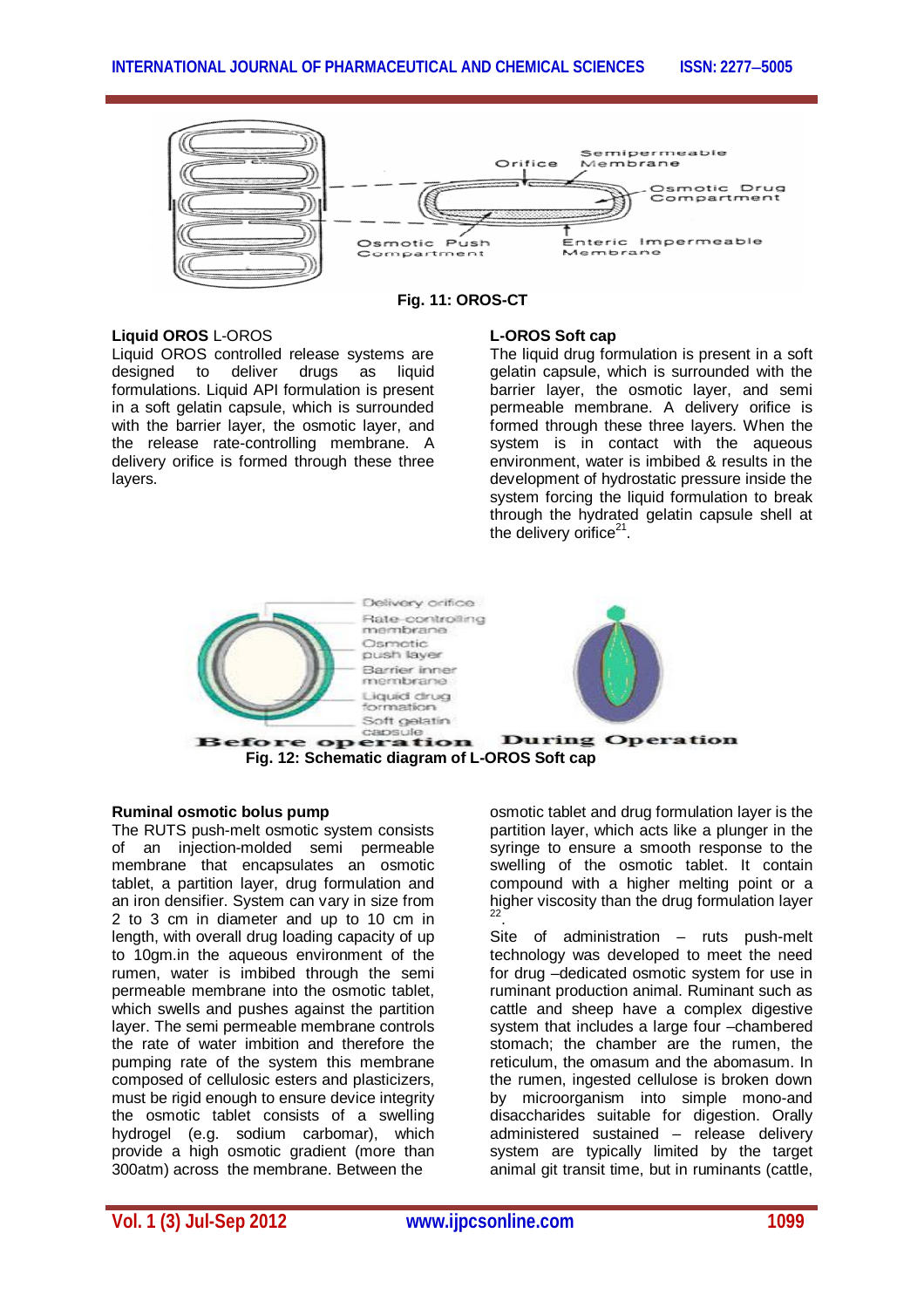goats and sheep) the transmit time can be controlled by using a device with sufficient density or a geometrical configuration that

keeps it in the rumen if for an indefinite period 22 .



**Fig. 13: Cross section of the Push-Melt® Ruminal Therapeutic System (RUTS)**

RUTS Push-melt system can be designed for a variety of drug delivery profiles such as zero order, pulsatile ascending, or descending. They are typically designed for zero-order drug delivery of up to 5gm/day for duration ranging from 1day to 1year.

#### **Application**

The RUTS Push-melt osmotic system is an innovative adaptation of osmotic technology for the delivery of agents to ruminants. It is developed for the delivery of a potent parasiticide, and sodium selenite, a nutritional supplement antibiotics, growth promoter and estrus suppressants.

## **Formulation factors affecting drug release rate of ODDS's**

## **Orifice size**

The size of the orifice must be larger than a minimum size (0.075mm), to minimize hydrostatic pressure. This is necessary step in achieving zero order drug release. The size of the orifice must be smaller than a maximum size (0.274 mm), to minimize diffusion contribution to delivery rate.

#### **Laser drill**

This technology is well established for producing sub-millimeter size hole in tablets. Normally,  $CO<sub>2</sub>$  laser beam (with output wavelength of 10.6µ) is used for drilling purpose, which offers excellent reliability characteristics at low costs.

#### **Solubility**

APIs for **osmotic** delivery should have water solubility in the desired range to get optimize drug release. However, by modulating the solubility of these drugs within the core, effective release patterns may be obtained for the drugs, which might otherwise appear to be poor candidate for **osmotic** delivery. The

release rate depends on the solubility of the solute inside the drug delivery system.

Therefore, drugs should have sufficient solubility to be delivered by osmotic delivery. Various solubility modifying approaches include:

- 1. Use of swellable polymers: vinyl acetate copolymer, polyethylene oxide have uniform swelling rate which causes drug release at constant rate  $23$ .
- 2. Use of effervescent mixtures: Mixture of citric acid and sodium bicarbonate which creates pressures in the **osmotic** system and ultimately controls the release rate.  $^{7,8}$ .
- 3. Use of cyclodextrin derivatives they are known to increase solubility of poorly soluble drugs. The same phenomenon can also be used for the **osmotic** systems <sup>24</sup>.
- 4. Use of encapsulated excipients: Solubility modifier excipient used in form of minitablet coated with rate controlling membrane<sup>25</sup>.
- 5. Resin Modulation approach: Ion-exchange resin methods are commonly used to modify the solubility of APIs. Some of the resins used in **osmotic** systems are Poly (4-vinyl pyridine), Pentaerythritol, citric and adipic acids<sup>26</sup>.
- 6. Use of crystal habit modifiers: Different crystal form of the drug may have different solubility, so the excipient which may change crystal habit of the drug can be used to modulate solubility  $27$ .
- 7. Co-compression of drug with excipients: Different excipients can be used to modulate the solubility of APIs with different mechanisms like saturation solubility, pH dependent solubility. Examples of such excipients are organic acids, buffering agent, etc<sup>28</sup>.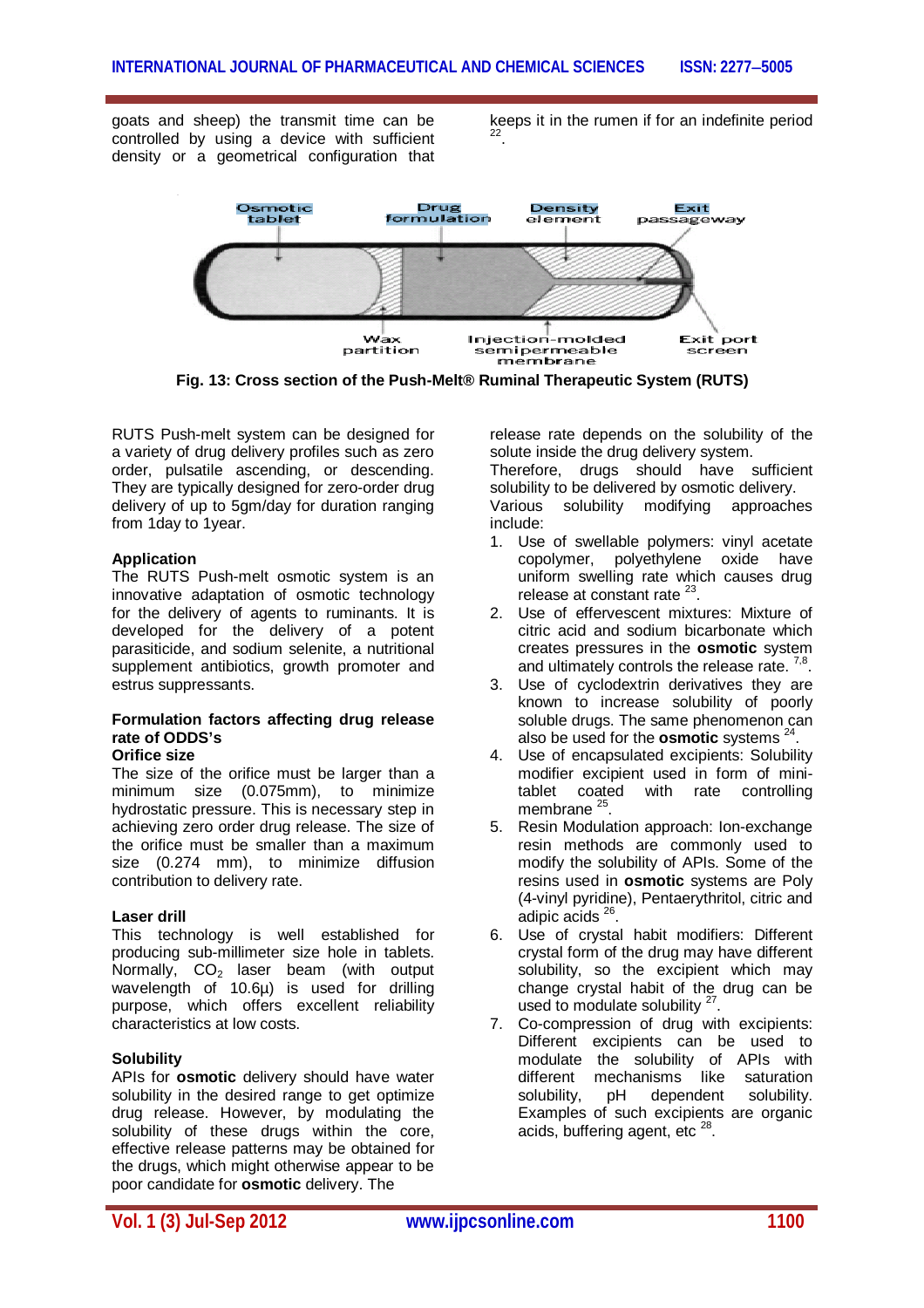#### **Osmotic pressure**

The next release-controlling factor that must be optimized is the **osmotic** pressure gradient between inside the compartment and the external environment. The simplest and most predictable way to achieve a constant **osmotic** pressure is to maintain a saturated solution of **osmotic** agent in the compartment. The following table shows osmotic pressure of commonly used solutes in CR formulations<sup>14</sup>.

#### **Advantage**

1. They typically give a zero order release profile after an initial lag.

- 2. Deliveries may be delayed or pulsed if desired.
- 3. Drug release is independent of gastric pH and hydrodynamic condition.
- 4. The release mechanisms are not dependent on drug.
- 5. A high degree of in-vitro and in vivo correlation
- 6. Higher release rates are possible with osmotic systems compared with conventional diffusion-controlled drug delivery systems.
- 7. The release from osmotic systems is minimally affected by the presence of food in gastrointestinal tract

| Drug                                | <b>Osmotic agent</b> | Polymer<br>osmogents              | <b>Formulation</b>             | Dose                    |
|-------------------------------------|----------------------|-----------------------------------|--------------------------------|-------------------------|
| <b>Isradipine</b>                   | Magnesium sulphate   | Sodium carboxymethyl<br>cellulose | Push - Pull                    | 5, 10 mg                |
| Pseudoephedrine                     | Sodium chloride      | Hydroxypropylmethyl cellulose     | Elementary pump                | 60 mg IR, 180 mg<br>CR. |
| <b>Nifedipine</b>                   | Sodium bicarbonate   | Hydroxypropylmethyl cellulose     | Sandwiched Osmotic<br>tablet   | 10, 20 mg               |
| <b>Chlorphen Iramine</b><br>meleate | Sodium sulphate      | Methylcellulose                   | Elementary pump                | 4mg IR, 12mg CR         |
| Glipizide                           | Potassium chloride   | Polyethylene oxide                | Push - Pull                    | 5, 10 mg                |
| Verapamil                           | Potassium chloride   | Polyvinyl pyrollidine             | Push - Pull with time<br>delay | 180, 240 mg             |
| Phenylpro<br>Panolamine             | Sodium chloride      | Polyethylene oxide                | Elementary pump                | 75 mg                   |
| Prazosin                            | Potassium chloride   | Hydroxypropylmethyl cellulose     | Push - Pull                    | $2.5 - 5$ mg            |

#### **Table 2: ODDS formulation available in market**

#### **CONCLUSION**

In Osmotic Drug Delivery system (ODDS), osmotic pressure provides the driving force for drug release. Major advantage is controlled drug release by zero order. The ODDS mainly reside in their capacity to deliver a drug at<br>predetermined rate, independent of predetermined rate, independent of physiological parameter such as food intake, patient age, and pH of G. I. tract. Most of the ODDS device is designed by modifying the Rose-Nelson pump and Higuchi-Theeuwes pump. There are many marketed product long term therapy for diabetes, hypertension, other chronic disease of ODDS. Other than Oral ODDS implant that work on osmotic principle are promising for wide variety of molecule for long period of time. In the biotechnology industry there are many newer and potent drug are discovered they need to deliver such a constant in constant rate, the ODDS play important role in future. Now a day's large variety of ODDS technology available allows an interesting adaptation of the system to the drug property and the dosage strength.

#### **REFERENCES**

- 1. Thakor RS, Majmudar FD, Patel JK and Rajaput GC. Osmotic drug delivery systems current scenario Journal of Pharmacy Research 2010;34:771-775.
- 2. Higuchi T and Leeper HM. Improved osmotic dispenser employing magnesium sulfate and magnesium chloride US Patent 3760804, 1973.
- 3. Dong L, Wong P and Espinal S. L-OROS HARDCAP: A new osmotic delivery system for controlled release of liquid formulation: In: Proceedings of the International Symposium on controlled Release of Bioactive Materials, San Diego; 2001.
- 4. Li X and Jasti BR. Osmotic controlled drug delivery systems, In: Design of controlled release of drug delivery systems, McGraw Hill, 2006;203-229
- 5. Jerzewski R and Chien Y. Osmotic<br>drug delivery. In: Treatise on delivery. In: Treatise on controlled drug delivery: Fundamentals, optimization,